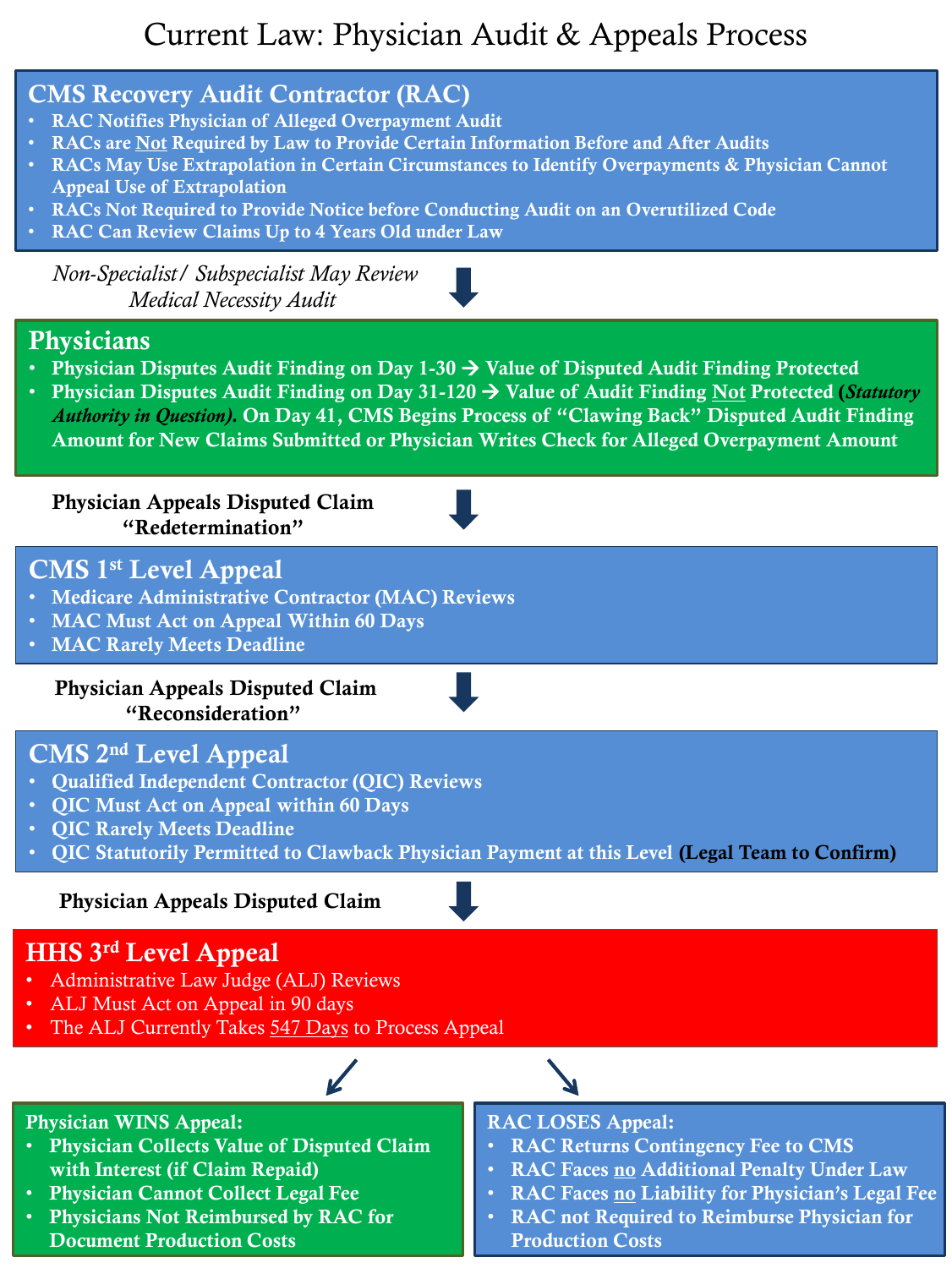## Proposed Modifications under the Fair Medical Audits Act (H.R. 2568): Physician Audit & Appeals Process – Physician Wins



Yellow font = changes made by the Fair Medical Audits Act (H.R. 2568)